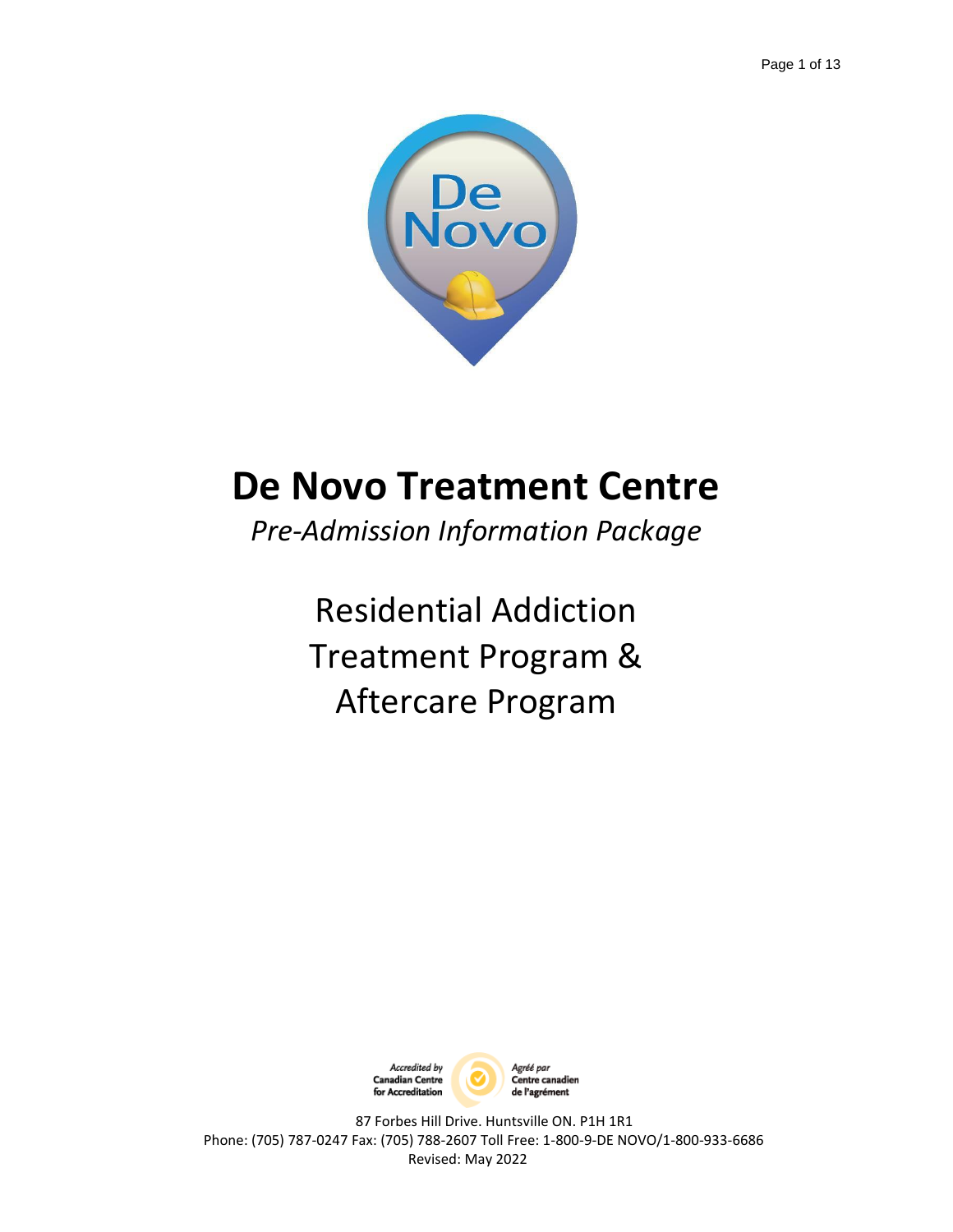## **Table of Contents**

| 1. Introduction                  | 03 |
|----------------------------------|----|
| 2. Mission, Vision & Values      | 03 |
| 3. Our Admission Criteria        | 04 |
| 4. For You to Know               | 05 |
| 5. Rules and Expectations        | 09 |
| 6. Medical Clearance Certificate | 12 |
| 7. Admission Checklist           | 13 |

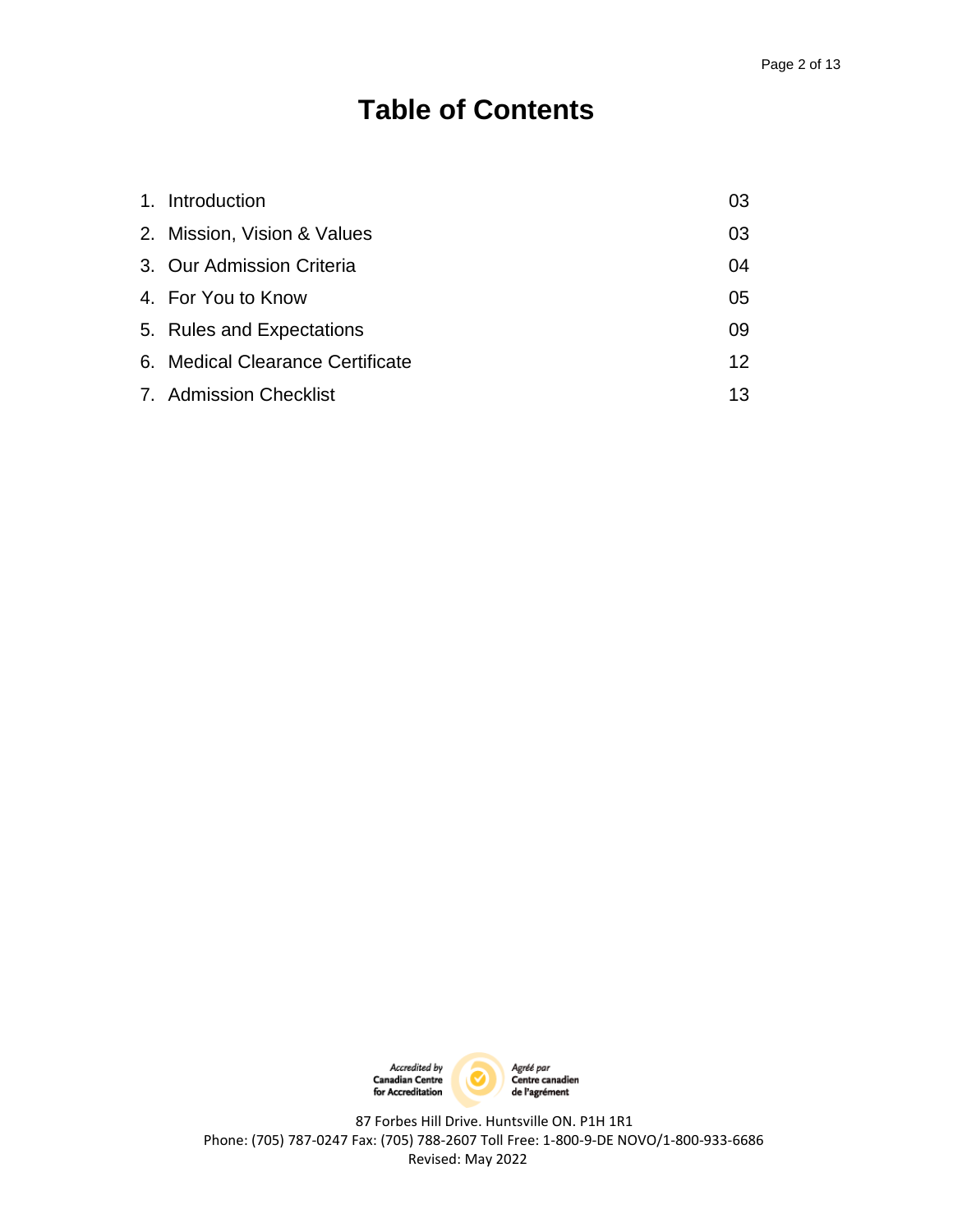## **Introduction**

Welcome and congratulations on taking your next step on the road to recovery. We expect that you may have questions while you prepare for your admission to De Novo's 35-day Residential Addiction Treatment program, and we attempt to anticipate your questions with this information package.

If at the end of reading this information package, you find that you still have some unanswered questions or require clarification, please feel free to contact us toll free at 1- 800-933-6686.

## **Mission, Vision and Values**

#### **Mission Statement:**

To provide the highest quality of substance abuse treatment for the Employers, Members within the Unionized Construction Industry, and their families. We seek to provide hope, strength, and tools for our clients in need of a New Beginning, to help them move forward on their journey in recovery.

#### **Vision:**

To be the recognized leader for drug and alcohol treatment in the construction industry of Ontario, and to provide the highest standard of care.

#### **Values:**

*Compassion* – We are caring, empathetic and non-judgmental.

*Continuous Learning* – We value continuous learning and seek out training opportunities to develop our skills.

*Diversity* – We value diversity and approach clients with a supportive and helpful attitude regardless of age, race, gender, sexual orientation, ability and spiritual or religious views. *Excellence* – We continually seek to teach from best practices and uphold the highest level of professional and ethical care.

*Integrity* – We value and provide a confidential service, respecting everyone's individuality and dignity.

*Teamwork* – We value a team approach, support each other, and support our clients.

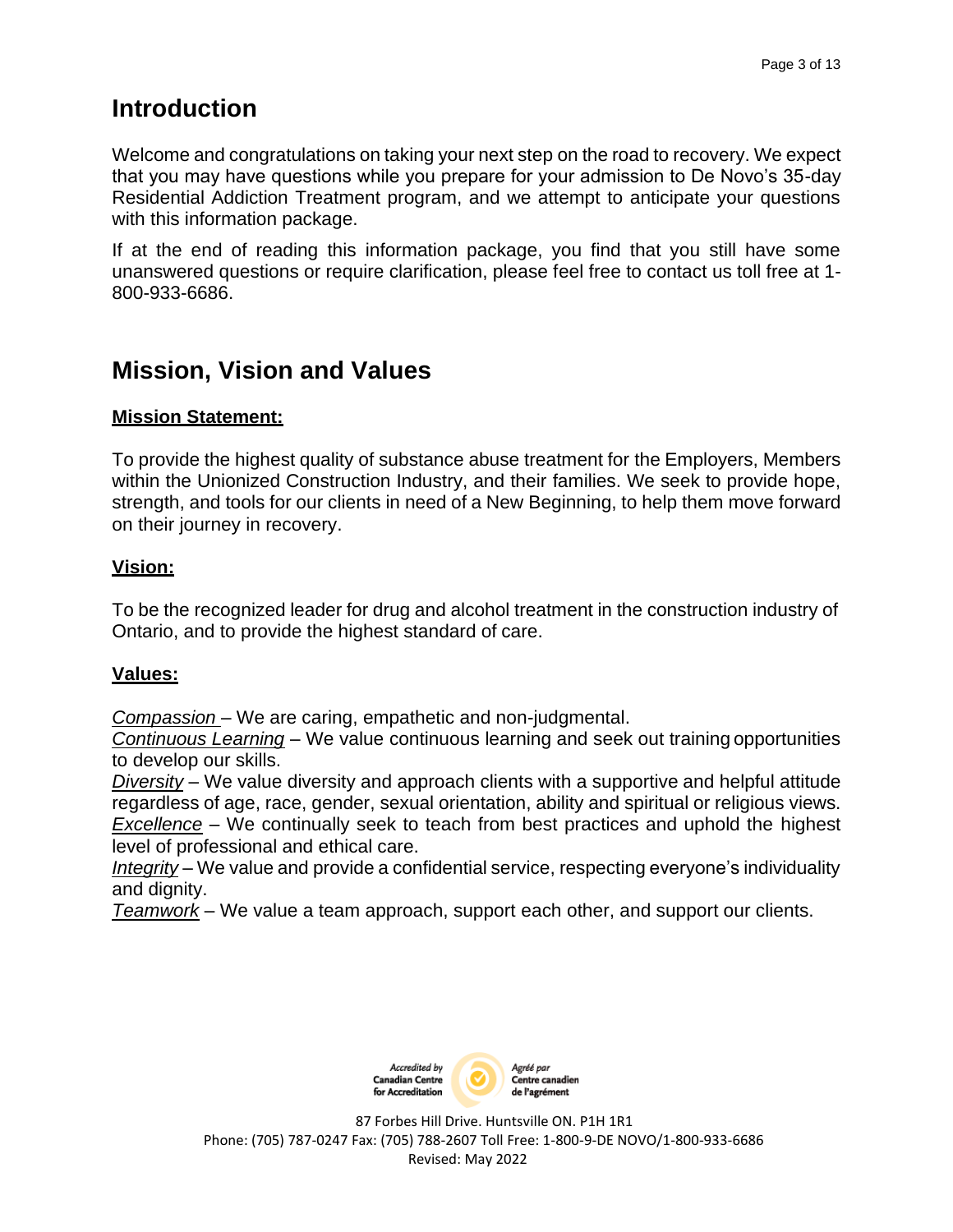## **Our Admission Criteria**

Once you have sought out the appropriate services to meet your needs, your Union Representative or Employer may refer you to De Novo Treatment Centre. After reading the Pre-Admission Information Package, the steps required to enroll into our programs are as follows:

- 1. Complete an over the phone *Screening Interview* with a De Novo Intake worker (1-800-933-6686). This takes approximately 20-30 minutes.
- 2. Acquire *Union clearance*. We require your BA (Business Agent/Employer Rep) to contact De Novo and notify us that you are eligible to enroll in the De Novo program.
- 3. The *Medical Clearance certificate* included in this package must be completed by a Physician, Nurse Practitioner, or Psychiatrist if warranted, and forwarded to De Novo's Admission Office for file approval, prior to you receiving an admission time and date.
- 4. During the pandemic, a negative COVID-19 test result and appropriate isolation prior to admission as per Public Health, is required. Our staff can direct you through the proper channels, including aligning this last step with an admission date in order to prevent the need for multiple COVID-19 tests. All Staff and Clients must follow COVID-19 protocols as it relates to Congregate Living settings.

Once these steps have been completed, De Novo staff will arrange an admission date with you. Admission dates are complimented with an admission time so that you can have a smooth admission into the treatment program.

**IMPORTANT NOTE:** De Novo Treatment Centre is a non-medical facility. Clients must have a **minimum of 72 hours** without drug or alcohol use prior to admission at De Novo and must be stable on any prescribed medications. **Drug Urine Screening is a requirement for admission.** De Novo will help you arrange for detoxification at a site near you if that is necessary.

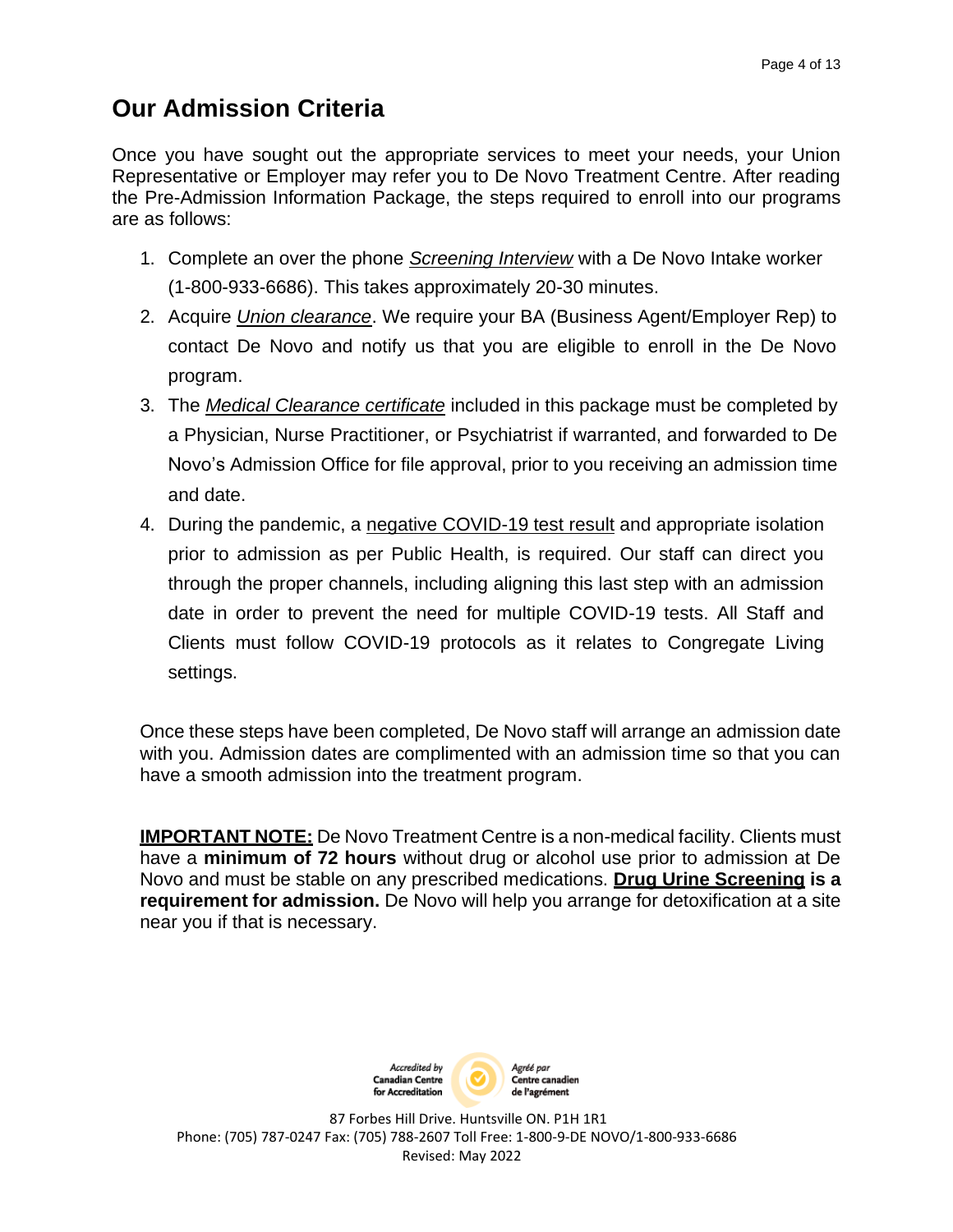## **For You to Know.**

#### **Admission and Discharge Times**

Once you have completed the Admission Criteria, the intake worker will give you a time and date to arrive at De Novo so your admission can be as positive as possible. Admissions are scheduled Monday through Friday.

Once you have completed the program there is an honouring ceremony involving your peers at 11:00 a.m. Discharge time is after 11:15 a.m., or later depending on completion ceremonies, discharge plans etc. You are expected to participate in group activities until that time.

#### **Drug Urine Screening**

The De Novo Treatment Centre program(s) require abstinence from drugs and alcohol. To ensure program compliance, safety, and a therapeutic space for clients to work through the treatment process. De Novo will request drug urine screenings upon admission, return from visits and as required. Positive results may implicate that you are not prepared or ready to fully participate in our program and you may be asked to return at a later date.

#### **Benefits/Employment Insurance**

All benefits, including Employment Insurance (E.I.) are to be arranged prior to arriving at De Novo. Weekly reporting for Employment Insurance is allowed through your counsellor; the application process is to be completed prior to admission. This may be your source of income for the 35 days you are in treatment. Any business, bill payments, income or personal related issues must be taken care of prior to admission to ensure that you are prepared for the focus and commitment required to get everything you can out of the treatment program.

#### **Medications/Medical Concerns**

Upon completing your Medical Clearance certificate, as mentioned above, ensure that all medications you require to take during your stay at De Novo is on the Medical Clearance certificate and that it has been approved by the De Novo Treatment Team.

You must have a minimum *supply* for 35 days in *blister packs*; your local pharmacy can provide this for you. In addition, no over-the-counter medications may be purchased and no changes to a Medical Clearance certificate may be made, unless the prescribing physician makes the alterations to the Medical Clearance certificate, and it is resent to De Novo. Clients must be stable on all medications prior to admission.

We are a non-medical facility and require our clients to be well enough to fully participate in our 35-day treatment program. Please bring your health card and benefit card with you as emergencies are dealt with through the local Hospital Emergency Department.

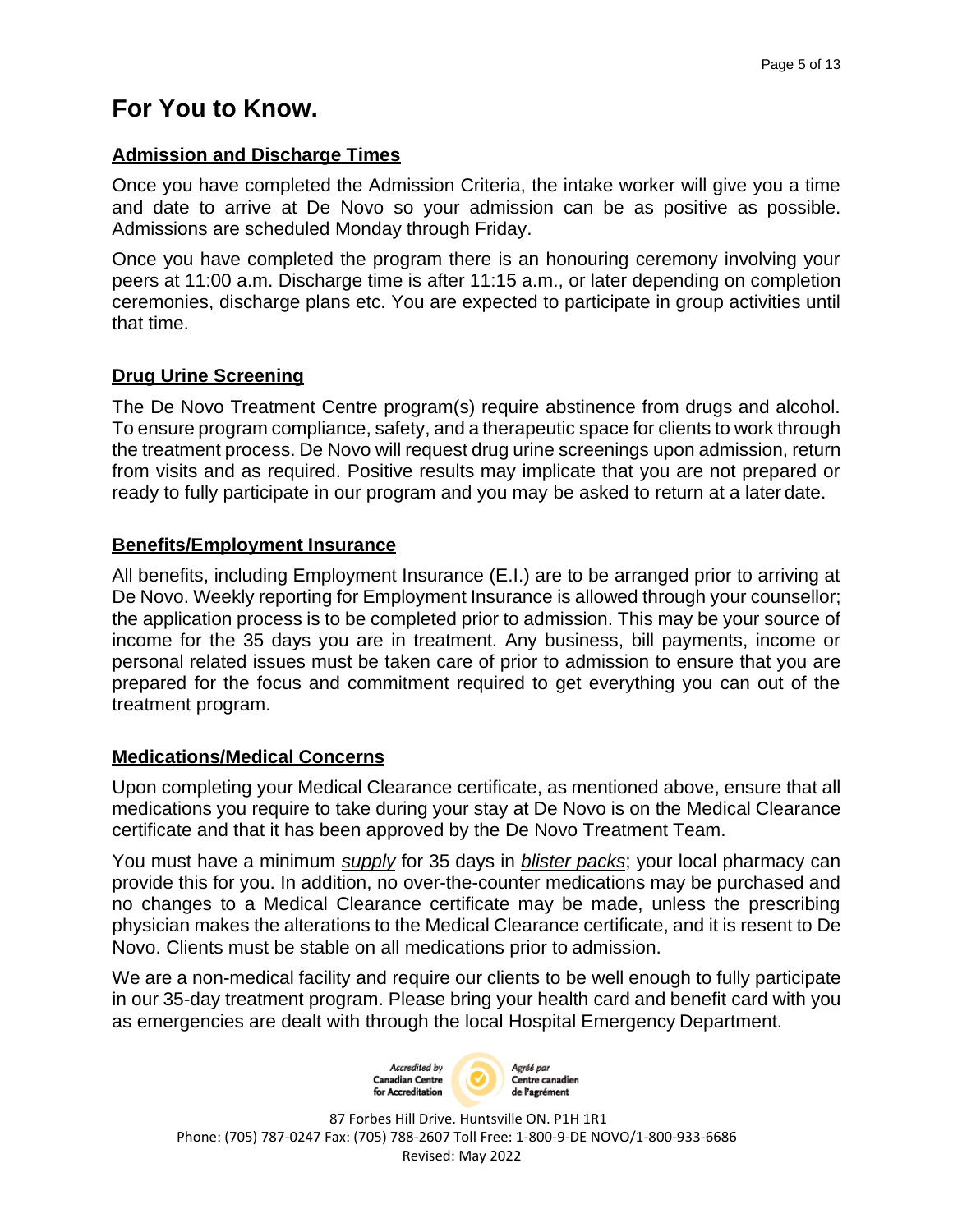Opioid Replacement Therapies, like Suboxone and Methadone medication is reviewed on an individual basis. Clients who are participating in a methadone program must speak with their doctor to ensure that their Methadone supply can be distributed to the care of De Novo Treatment Centre at seven-day intervals. Where this is not possible, please speak with a member of the Admissions team. Suboxone and Methadone is permitted with clear and strict outlines directed by the local pharmacy and your prescribing doctor.

#### **Smoking**

If you smoke, please bring enough cigarettes for your 35-day stay with us. The cartons of cigarettes are to be unopened when you arrive. Tobacco use is permitted within the designated areas at the Centre, only. Please do not borrow or lend cigarettes during your stay at De Novo; staff can assist you if you have concerns. Vaping is not permitted.

#### **Money and Valuables**

De Novo Treatment Centre is in an urban setting. You will need to bring enough money for incidentals, outside of the treatment program and travel fare home (i.e., bus ticket, plane ticket, etc.)

*De Novo is not responsible for money or valuables lost or stolen.* Therefore, you are requested to refrain from bringing large sums of money with you. Valuables will be left in your designated lock-up at De Novo.

#### **Clothes and Laundry**

You are expected to be neatly attired at all times. Bring season-appropriate outerwear and clothing. For participation in the program activities, bedtime attire, workout clothes and gym shoes.

Clothing with suggestive logos, considered to be revealing or garments that contain inappropriate content are not allowed. Sleeveless shirts are allowed during workout times only. Hats are not permitted anywhere within the Centre; however, you may wear them outside.

There is a no-fee laundry facility on site for clients to use during designated times. Laundry detergent and fabric softener are provided. If you have sensitive skin, please feel free to bring your own (unscented) detergent and fabric softener.

**NOTE:** Upon admission, your belongings will be steamed or placed in the dryer for a minimum of 30 minutes. This is our policy and preventative measure to maintain a safe and healthy facility.

#### **Personal Hygiene**

If possible, please bring a 5-week supply of toiletries for your personal use. Bring your own towels and face cloths. You will be expected to bathe/shower regularly and be

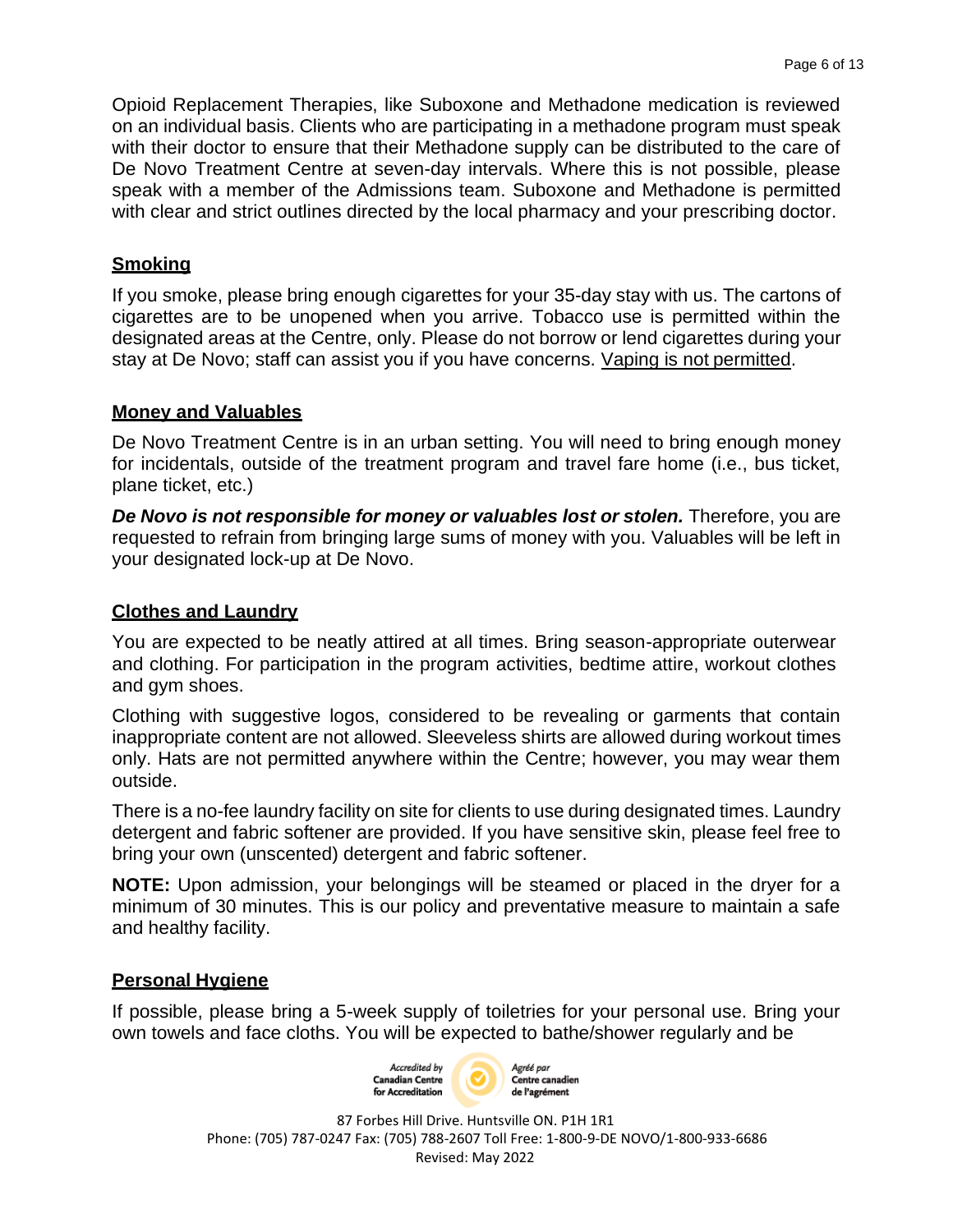appropriately dressed. We ask that you leave perfume/cologne, body spray and alcoholbased toiletries *(mouthwash)* at home as we require a *scent-free* and an *alcohol-free* environment. Unscented aftershave is recommended.

#### **Electronics**

Cell phones are prohibited. If you have any electrical devices such as cell phones, clock radios, hair clippers, laptops, tablet or iPad, iPods or cameras etc., please leave these items at home. Picture taking is not permitted due to privacy.

#### **Motor Vehicles**

De Novo does not have areas that you can park your own vehicle, therefore transportation to and from De Novo Treatment Centre should be arranged through public transportation, or by ride.

#### **Food/ Allergies**

De Novo supplies all food that is consumed at the Centre. Food allergies and/or special dietary needs are arranged through the Admission office, *prior to admission* to accommodate each client's needs, as much as possible.

#### **Visitation/Phone Privileges**

During you're first seven (7) days of treatment, we like you to keep your focus on the program and your recovery. Phone privileges are made available after the first 7 days of treatment and are discussed with your primary counsellor. However, clients can phone their family upon arrival to let them know they are at De Novo Treatment Centre, or the family member can call De Novo to let the client know they have arrived home safely.

Payphones are available for use, and they require a phone card. De Novo has two payphones available, for clients use and all clients are to monitor their time on the phone so that all clients have an opportunity to speak with their family or support person(s).

**\*Visitation** is currently on hold due to the COVID-19 pandemic.

#### **Alcoholics Anonymous/ Narcotics Anonymous**

These meetings are an integral part of our recovery program.

#### **Aftercare Program**

Staff will meet with you during your stay to discuss and arrange continuing care options through De Novo's Aftercare program.

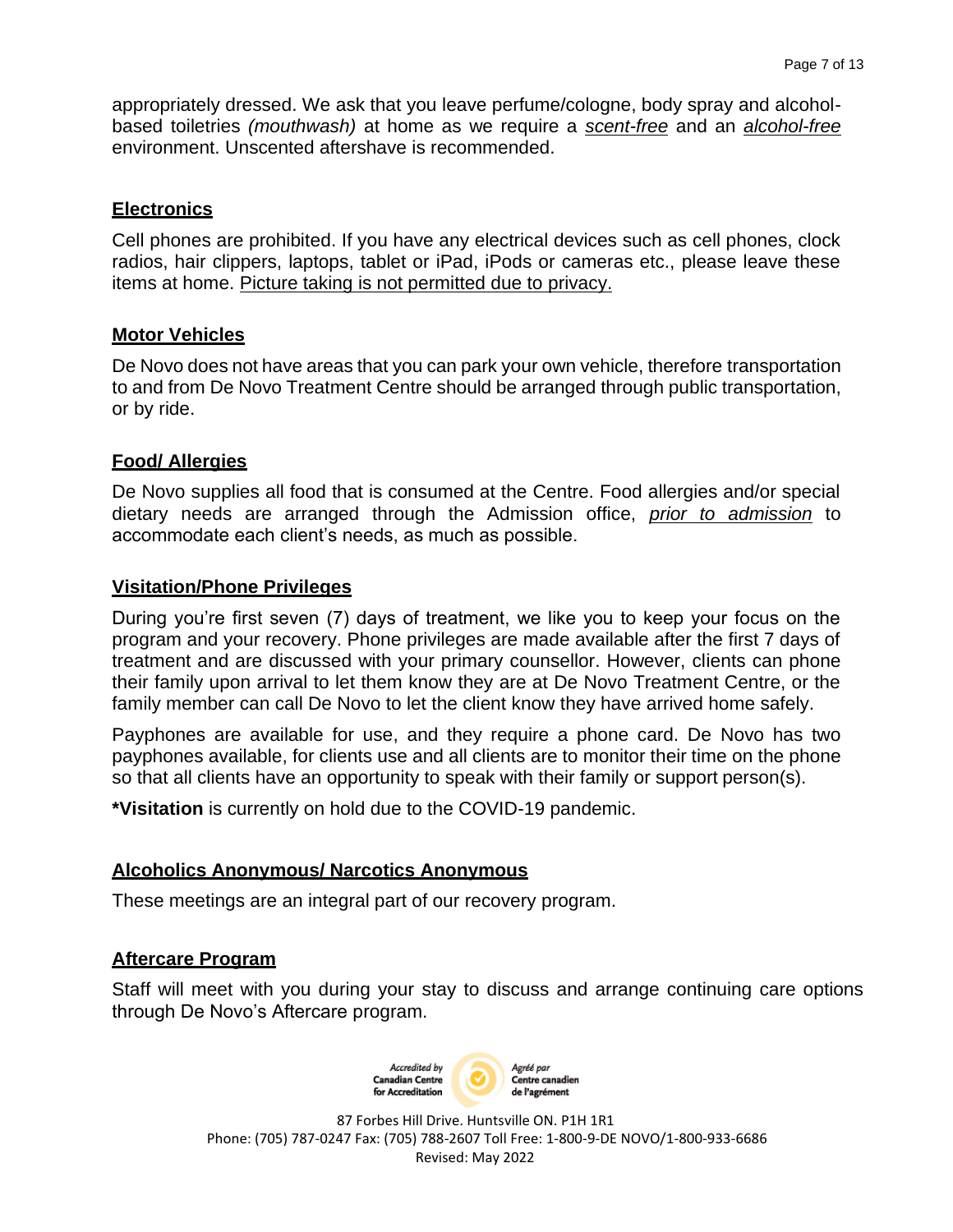#### **Conclusion:**

We are here for you, and we look forward to walking along side you through your recovery program. If you have any questions or concerns, please contact us at 1-800-933-6686 or 705-787-0247.

You may also visit our website for more information: [www.denovo.ca](http://www.denovo.ca/)

Attachments:

Medical Clearance Certificate

Rules and Expectations

Client Admission Checklist

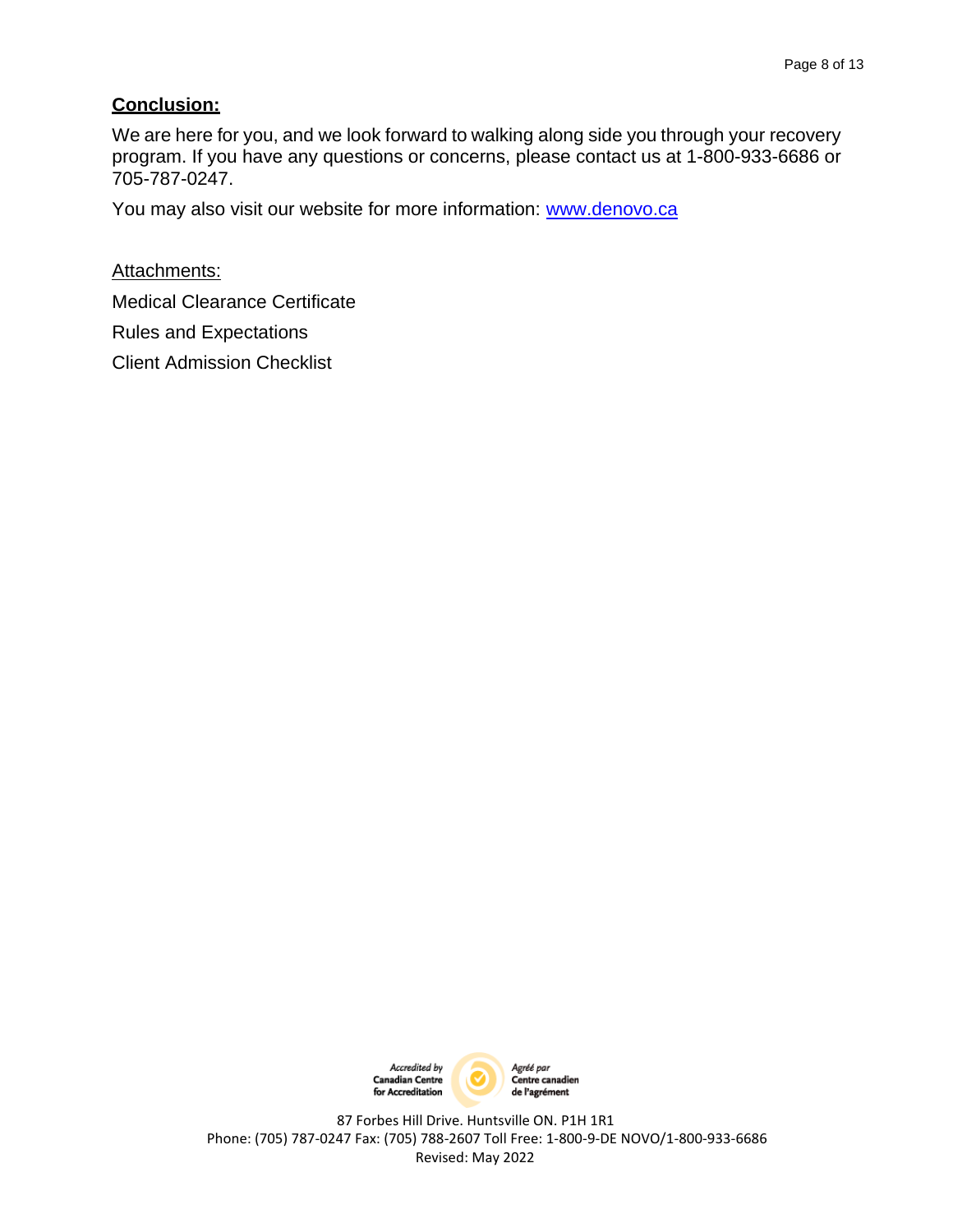

## De Novo Treatment Centre Rules and Expectations

| <b>Foundational Rules/Expectations</b> |                                                                                                                                                                                                                                                                                                      |  |
|----------------------------------------|------------------------------------------------------------------------------------------------------------------------------------------------------------------------------------------------------------------------------------------------------------------------------------------------------|--|
| 1.                                     | The consumption of and/or possession of alcohol or illicit drugs are STRICTLY PROHIBITED. Failure to<br>comply will result in discharge from the Treatment Centre.                                                                                                                                   |  |
| 2.                                     | Regardless of consent, any flirtatious, intimate, or sexual relations with peers will result in<br>discharge from the Treatment Centre. We can plan for you to return on a future date when you are<br>ready to focus on recovery.                                                                   |  |
| 3.                                     | Any physical or psychological abuse of yourself or others could result in discharge. All staff members<br>and fellow clients are to be treated with respect (Human Rights Code). In the event of violence or<br>threat, which is a criminal act, police may be notified.                             |  |
| 4.                                     | Clients are required to punctually attend program, including but not limited to daily groups, 12 step<br>meetings, meals, and one-on-one sessions. Failure to comply could result in discharge. We can plan<br>for you to return on a future date when you are ready to meet this expectation fully. |  |
| 5.                                     | All clients will be assigned chores and are expected to complete them to the best of their ability<br>daily. Notify a staff member for any health concerns regarding specific chores.                                                                                                                |  |
| 6.                                     | Clients who choose to self-discharge from De Novo prior to their graduation, will not be re-admitted<br>for a minimum of 35 days following their discharge date. Temporary discharges for medical reasons<br>require medical clearance for a return to complete the program.                         |  |
| 7.                                     | All personal and professional business must be taken care of prior to admission. Computers and<br>phones will not be used for personal banking, solicitation etc.                                                                                                                                    |  |
|                                        | <b>Safety</b>                                                                                                                                                                                                                                                                                        |  |
| 8.                                     | Individual identities and the information that is discussed in groups, meetings and other program<br>settings is confidential and not to be shared in any format, unless there is a concern for safety.                                                                                              |  |
| 9.                                     | Clients are responsible for taking their prescribed medications and as directed by the prescribing<br>physician. Misuse in any form may result in discharge.                                                                                                                                         |  |
| 10.                                    | Emergency exits, emergency ramps and stairways are used for emergencies only. No leaving De<br>Novo Treatment Centre property except during approved outings.                                                                                                                                        |  |
| 11.                                    | Smoking/tobacco use is permitted in the designated areas, outside only. Vaping is not permitted.                                                                                                                                                                                                     |  |

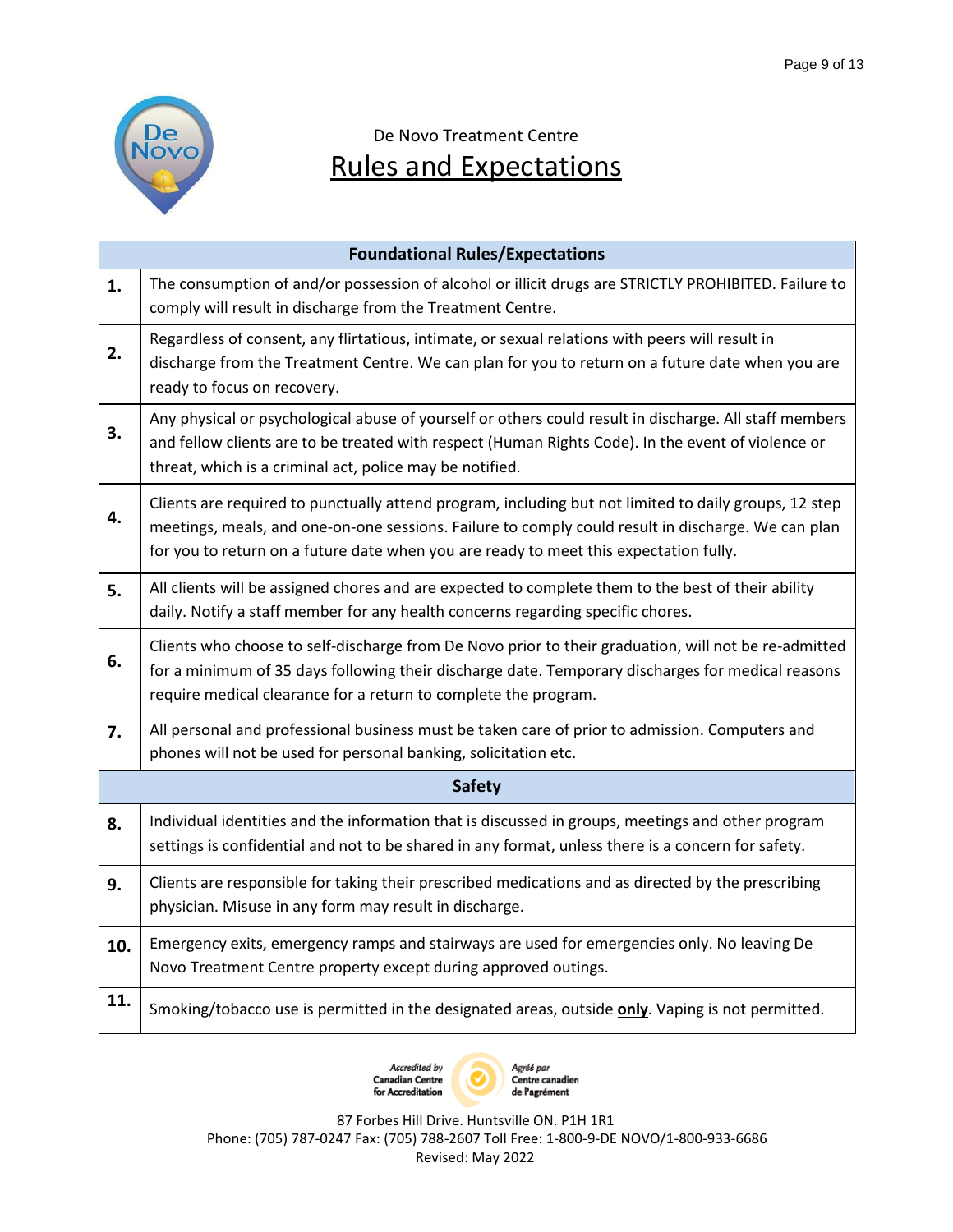| 12.                                     | For safety and program compliance, clients will be required to comply with Drug Urine Screenings<br>upon admission, returning from an unsupervised outing and as required by the treatment team.<br>Positive results may implicate that you are not prepared or ready to fully participate in our program<br>and you may be asked to return at a later date. |  |
|-----------------------------------------|--------------------------------------------------------------------------------------------------------------------------------------------------------------------------------------------------------------------------------------------------------------------------------------------------------------------------------------------------------------|--|
| 13.                                     | Clients may not enter other client's bedrooms, nor are they to enter gender specific areas of the<br>facility.                                                                                                                                                                                                                                               |  |
| 14.                                     | Clients are not permitted to use the exercise equipment without the supervision of the personal<br>trainer or staff member. Personal fitness equipment is not permitted. Clients may be asked to<br>refrain from using the fitness facilities in their first week of program.                                                                                |  |
|                                         | <b>Cleanliness and Personal Hygiene</b>                                                                                                                                                                                                                                                                                                                      |  |
| 15.                                     | You are expected to be neat in appearance at all times and to shower on a regular basis. Do not<br>share personal care items such as razors, soap etc. This is for health and hygiene reasons.                                                                                                                                                               |  |
| 16.                                     | To minimize the potential adverse allergic and/or medical reactions associated with exposure to<br>scented products, De Novo is a fragrance-free facility. Respect others by NOT wearing cologne,<br>scented hairspray, or scented body spray.                                                                                                               |  |
| 17.                                     | Bedrooms are to be kept neat and tidy at all times. Your bed must be made prior to morning group<br>each day. Please keep your towels and personal items in their proper place. Rooms are monitored<br>daily.                                                                                                                                                |  |
|                                         | <b>Money</b>                                                                                                                                                                                                                                                                                                                                                 |  |
| 18.                                     | No gambling of any kind is permitted, including lottery tickets, poker etc. Failure to comply could<br>result in discharge from the Treatment Centre.                                                                                                                                                                                                        |  |
| 19.                                     | Do not lend money to any client or borrow money from any client during your stay at De Novo. Do<br>not bring large amounts of cash/valuables as De Novo is not responsible for lost or stolen items.<br>Theft is a criminal offence and will be dealt with by the police.                                                                                    |  |
| <b>Personal Belongings and Clothing</b> |                                                                                                                                                                                                                                                                                                                                                              |  |
| 20.                                     | Vandalism and theft of De Novo Treatment Centre property, property belonging to your peers<br>or treatment team could result in discharge from the treatment program. Police may be<br>notified.                                                                                                                                                             |  |
| 21.                                     | No personal entertainment devices are permitted including cell phones, alarm clocks, cameras,<br>iPods, laptops, or exercise equipment etc.                                                                                                                                                                                                                  |  |
| 22.                                     | No hats, bandanas, sunglasses, or clothing displaying inappropriate logos are to be worn within<br>the Centre. Being shirtless or wearing sleeveless shirts (except during workouts), revealing attire<br>or clothes deemed inappropriate for the De Novo setting are not permitted.                                                                         |  |

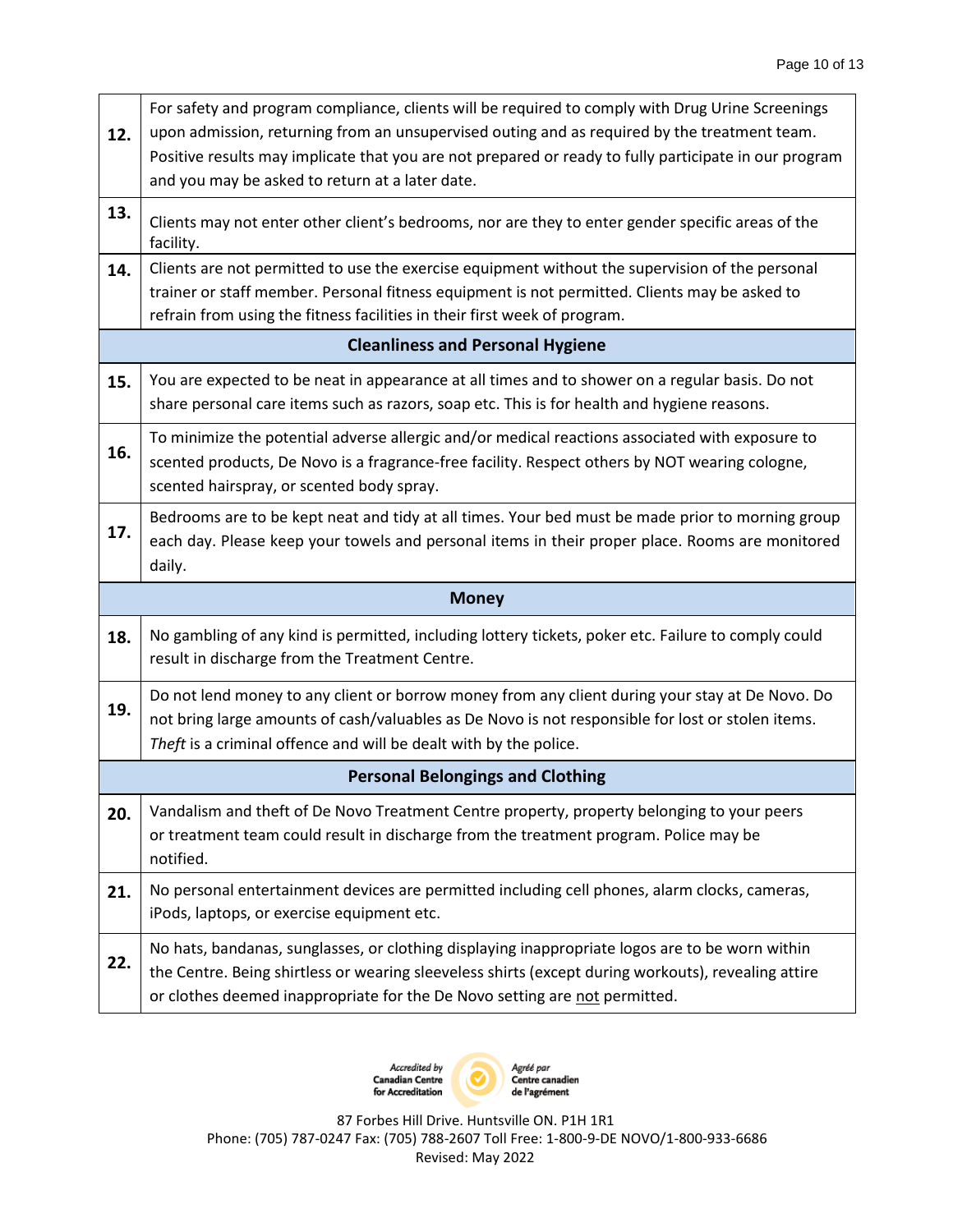| 23.  | Pornography or materials related to pornography are not permitted at De Novo Treatment Centre.<br>Failure to comply could result in discharge. |  |
|------|------------------------------------------------------------------------------------------------------------------------------------------------|--|
| 24.  | All reading material is reviewed and provided by the Centre. Do not bring or purchase<br>newspapers/magazines/books etc.                       |  |
| Food |                                                                                                                                                |  |
| 25.  | Food and beverages are stored and/or consumed in the dining area only. Water is allowed<br>anywhere in the Centre.                             |  |
| 26.  | Energy drinks are not allowed at any time during your stay at De Novo.                                                                         |  |

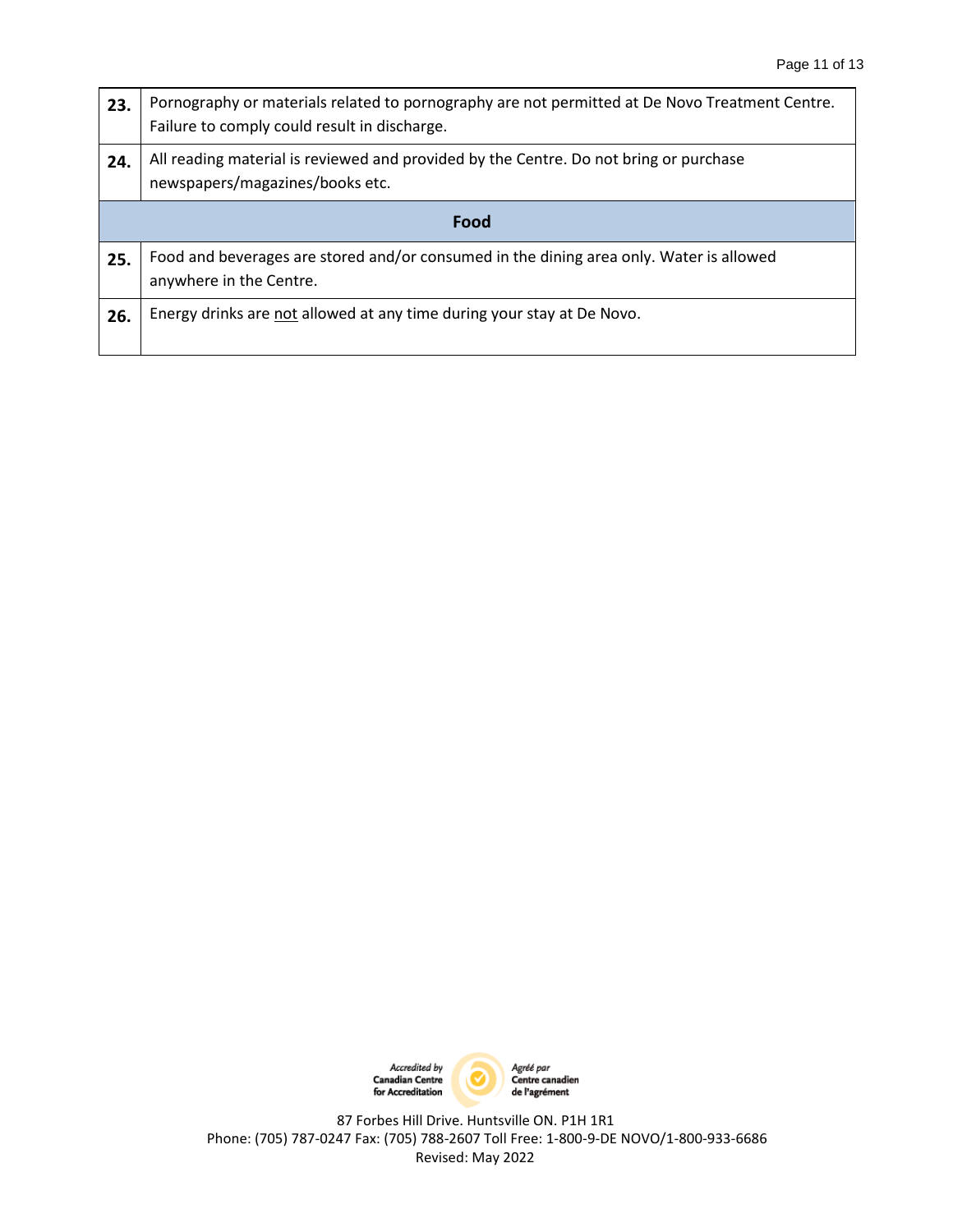

### De Novo Treatment Centre **Medical Clearance Certificate**

**Please complete this form and return to De Novo Treatment Centre by fax, or email: 705-788-2607 [admissions@denovo.ca](mailto:admissions@denovo.ca)**

#### **Client Information:**

Client Name \_\_\_\_\_\_\_\_\_\_\_\_\_\_\_\_\_\_\_\_\_\_\_\_\_\_\_\_\_\_\_

Address: \_\_\_\_\_\_\_\_\_\_\_\_\_\_\_\_\_\_\_\_\_\_\_\_\_\_\_\_\_\_\_\_\_

DOB: the contract of the contract of the contract of the contract of the contract of the contract of the contract of the contract of the contract of the contract of the contract of the contract of the contract of the contr Phone:

Medication that should be continued during treatment (please do not include temporary/ withdrawal medications):

| <b>Medication:</b> | Prescribed for (anxiety, sleep etc.): | Dosage: | <b>Frequency:</b> |
|--------------------|---------------------------------------|---------|-------------------|
|                    |                                       |         |                   |
|                    |                                       |         |                   |
|                    |                                       |         |                   |
|                    |                                       |         |                   |
|                    |                                       |         |                   |

Is this individual:

- Able to use nicotine patches, gum, etc., for smoking cessation? yes  $\Box$  no  $\Box$
- Exhibiting symptoms of cold/flu or travelled outside of Canada recently? yes  $\Box$  no  $\Box$

**\*\* Methadone and Suboxone scripts must be provided to our local pharmacy. (Suboxone, 35 day supply in blister packs and Methadone, seven-day supply delivered each week to the care of De Novo). PRN mood altering medication is reviewed on an individual basis. \*\***

#### **ALL MEDICATION MUST BE IN BLISTER PACK & 35 DAY SUPPLY**

#### **Physician/ Nurse Practitioner Contact Information:**

Name: Address:

| Phone: |  |
|--------|--|
| Fax.   |  |

Stamp

The above named, person has been assessed by me, on this date and is medically and psychologically capable of full participation in a 35-day residential treatment program for substance use disorder.

| <b>Physician/ Practitioner Signature:</b>                    | ------                                        |
|--------------------------------------------------------------|-----------------------------------------------|
| Date:                                                        |                                               |
| Accredited by<br><b>Canadian Centre</b><br>for Accreditation | Agréé par<br>Centre canadien<br>de l'agrément |